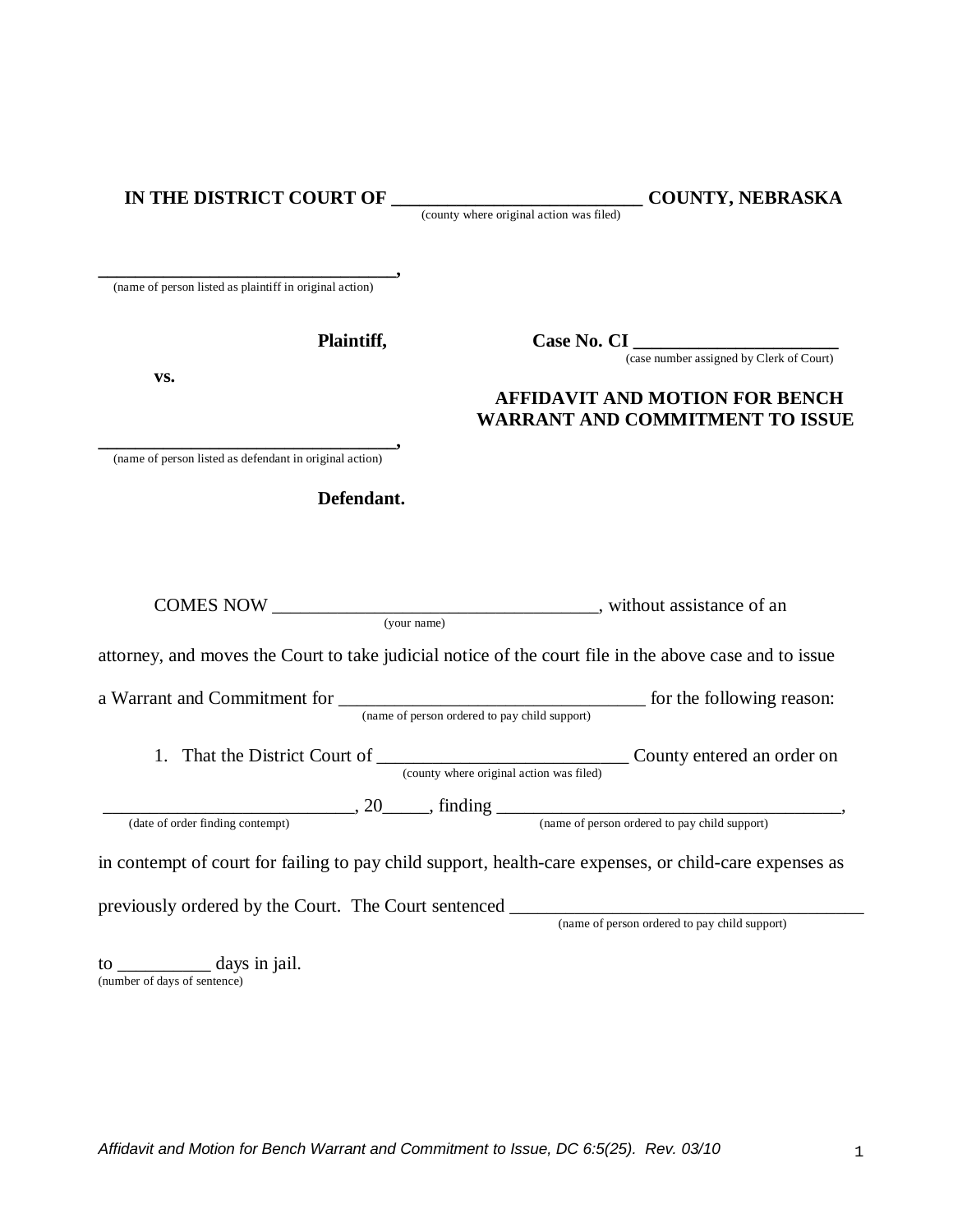2. That the District Court allowed \_\_\_\_\_\_\_\_\_\_\_\_\_\_\_\_\_\_\_\_\_\_\_\_\_\_\_\_\_\_\_\_\_ the

(name of person ordered to pay child support)

opportunity to purge his/her contempt by paying:

Check all that apply:

| (date purge plan for child support ordered to begin)                    | for consecutive months.<br>(length of purge plan) |
|-------------------------------------------------------------------------|---------------------------------------------------|
| (amount of child-care expenses ordered)                                 |                                                   |
| (date purge plan for child-care ordered to begin)                       | for consecutive months.<br>(length of purge plan) |
| health-related expenses of ________________________ per month beginning | (amount of health-care expenses ordered)          |

*Continued on next page…*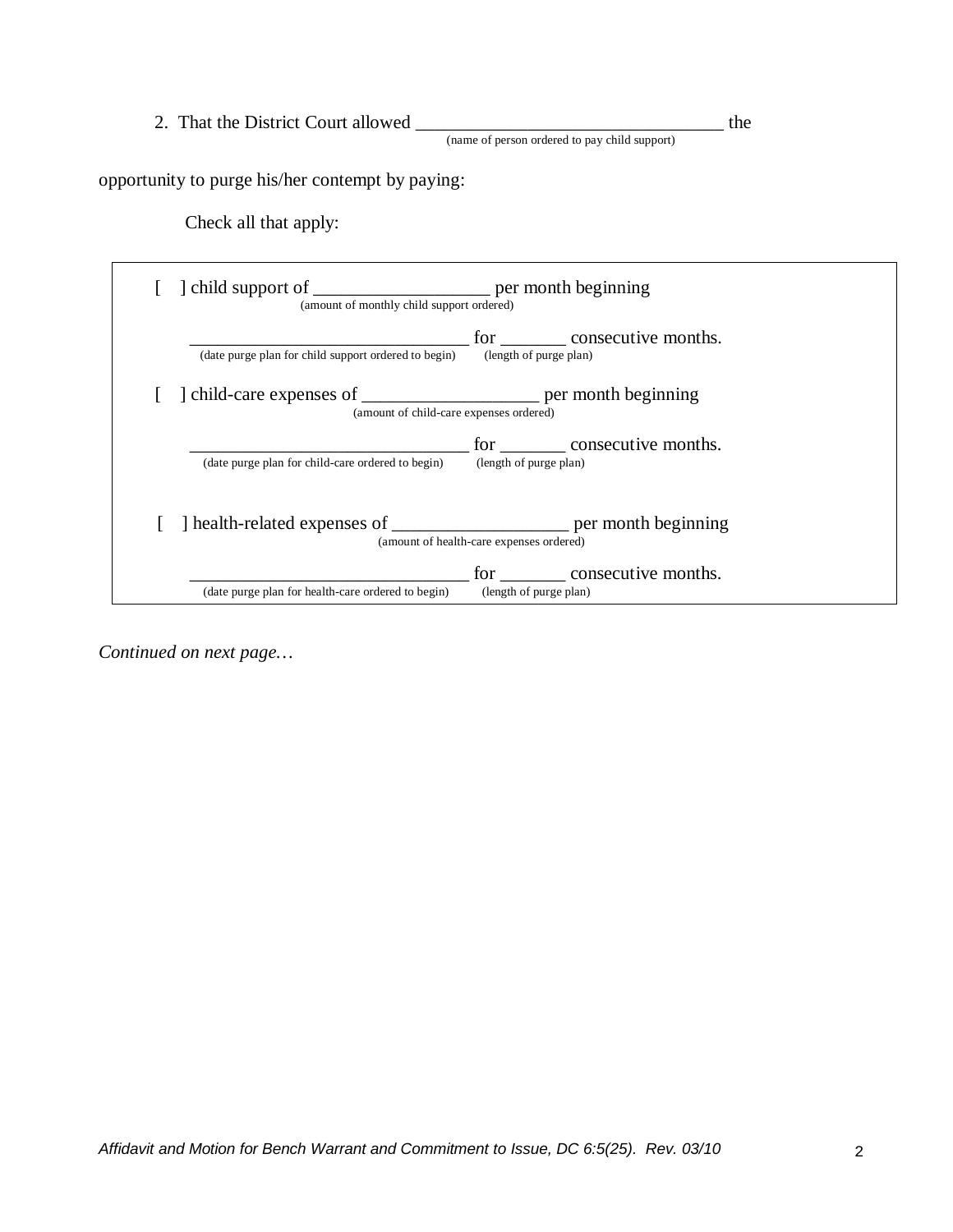3. \_\_\_\_\_\_\_\_\_\_\_\_\_\_\_\_\_\_\_\_\_\_\_\_\_\_\_\_\_\_\_\_\_\_\_\_\_\_\_\_ has failed to make the payments

(name of person ordered to pay child support)

required by the purge plan. Check all that apply:

|                                                                       | ] Child support: That as of<br>(date of Child Support Payment Center record, attached) the records of the                                                                                                                                                                                                                                                                                                                                                       |  |  |
|-----------------------------------------------------------------------|-----------------------------------------------------------------------------------------------------------------------------------------------------------------------------------------------------------------------------------------------------------------------------------------------------------------------------------------------------------------------------------------------------------------------------------------------------------------|--|--|
|                                                                       |                                                                                                                                                                                                                                                                                                                                                                                                                                                                 |  |  |
|                                                                       |                                                                                                                                                                                                                                                                                                                                                                                                                                                                 |  |  |
| 20 A Certified Payment History is attached hereto and incorporated by |                                                                                                                                                                                                                                                                                                                                                                                                                                                                 |  |  |
|                                                                       | reference as if fully set forth herein.                                                                                                                                                                                                                                                                                                                                                                                                                         |  |  |
|                                                                       | ] Child-care expenses: That as of<br>(date of Clerk of District Court's record, attached) the records of                                                                                                                                                                                                                                                                                                                                                        |  |  |
|                                                                       | the Clerk of the District Court reflect that <u>Court of person</u> ordered to pay child support) [failed to                                                                                                                                                                                                                                                                                                                                                    |  |  |
|                                                                       | make the child-care expense payments as required in the order dated                                                                                                                                                                                                                                                                                                                                                                                             |  |  |
|                                                                       | $\frac{1}{(date\ of\ order\ finding\ content)}$ . A certified copy of the Clerk's records reflecting                                                                                                                                                                                                                                                                                                                                                            |  |  |
|                                                                       | the payment history is attached hereto and incorporated by reference as if fully set                                                                                                                                                                                                                                                                                                                                                                            |  |  |
|                                                                       | forth herein.                                                                                                                                                                                                                                                                                                                                                                                                                                                   |  |  |
|                                                                       | <b>Health-care expenses:</b> That as of $\frac{1}{\sqrt{1-\frac{1}{\sqrt{1-\frac{1}{\sqrt{1-\frac{1}{\sqrt{1-\frac{1}{\sqrt{1-\frac{1}{\sqrt{1-\frac{1}{\sqrt{1-\frac{1}{\sqrt{1-\frac{1}{\sqrt{1-\frac{1}{\sqrt{1-\frac{1}{\sqrt{1-\frac{1}{\sqrt{1-\frac{1}{\sqrt{1-\frac{1}{\sqrt{1-\frac{1}{\sqrt{1-\frac{1}{\sqrt{1-\frac{1}{\sqrt{1-\frac{1}{\sqrt{1-\frac{1}{\sqrt{1-\frac{1}{\sqrt{1-\frac{1}{$<br>(date of Clerk of District Court's record, attached) |  |  |
|                                                                       | the Clerk of the District Court reflect that <u>Court of person</u> ordered to pay child support) failed to                                                                                                                                                                                                                                                                                                                                                     |  |  |
|                                                                       | make the health-care expense payments as required in the order dated                                                                                                                                                                                                                                                                                                                                                                                            |  |  |
|                                                                       | ., 20______. A certified copy of the Clerk's records reflecting<br>(date of order finding contempt)                                                                                                                                                                                                                                                                                                                                                             |  |  |
|                                                                       | the payment history is attached hereto and incorporated by reference as if fully set                                                                                                                                                                                                                                                                                                                                                                            |  |  |
|                                                                       | forth herein.                                                                                                                                                                                                                                                                                                                                                                                                                                                   |  |  |

*Affidavit and Motion for Bench Warrant and Commitment to Issue, DC 6:5(25). Rev. 03/10* 3